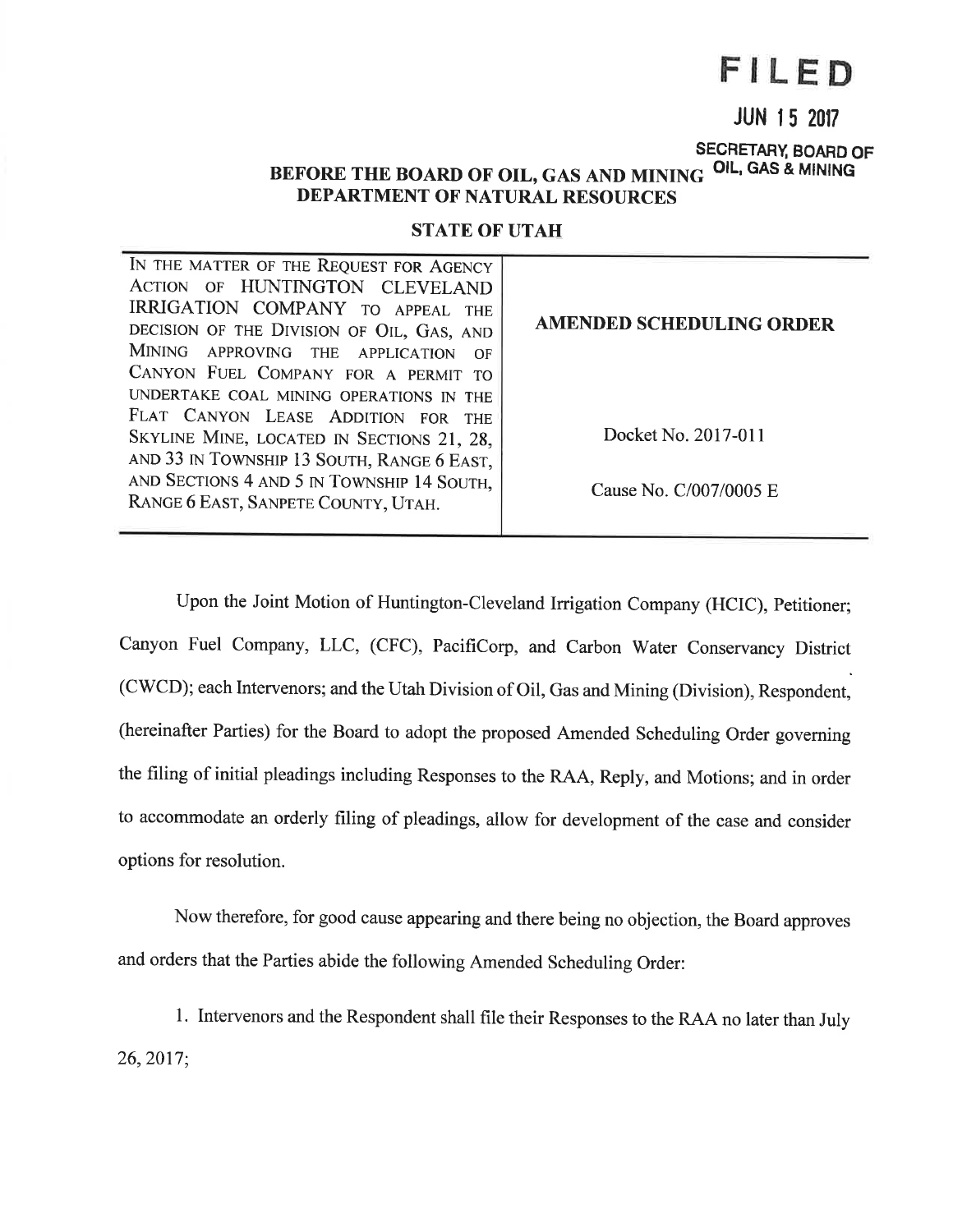2. Petitioner may file a Reply to the Responses on or before August 16,2017;

3. Preliminary Procedural Motions including any Requests to allow discovery, Requests for disclosure of witnesses and experts, Motions for a Pre-hearing Conference and similar motions preliminary to scheduling an evidentiary hearing of the matter must be filed by September 15, 2017.

4. Following the elapse of the forgoing time periods, any party may file any dispositive motions and/or ask the Board to schedule the evidentiary hearing in this matter.

This matter is subject to the continuing supervision of the Board, and it may modify this Amended Scheduling Order for its own cause or upon motion subject to notice to the parties.

Dated this 15th day June, 2017.

Utah Board of Oil, Gas and Mining

Billf

Ruland J Gill,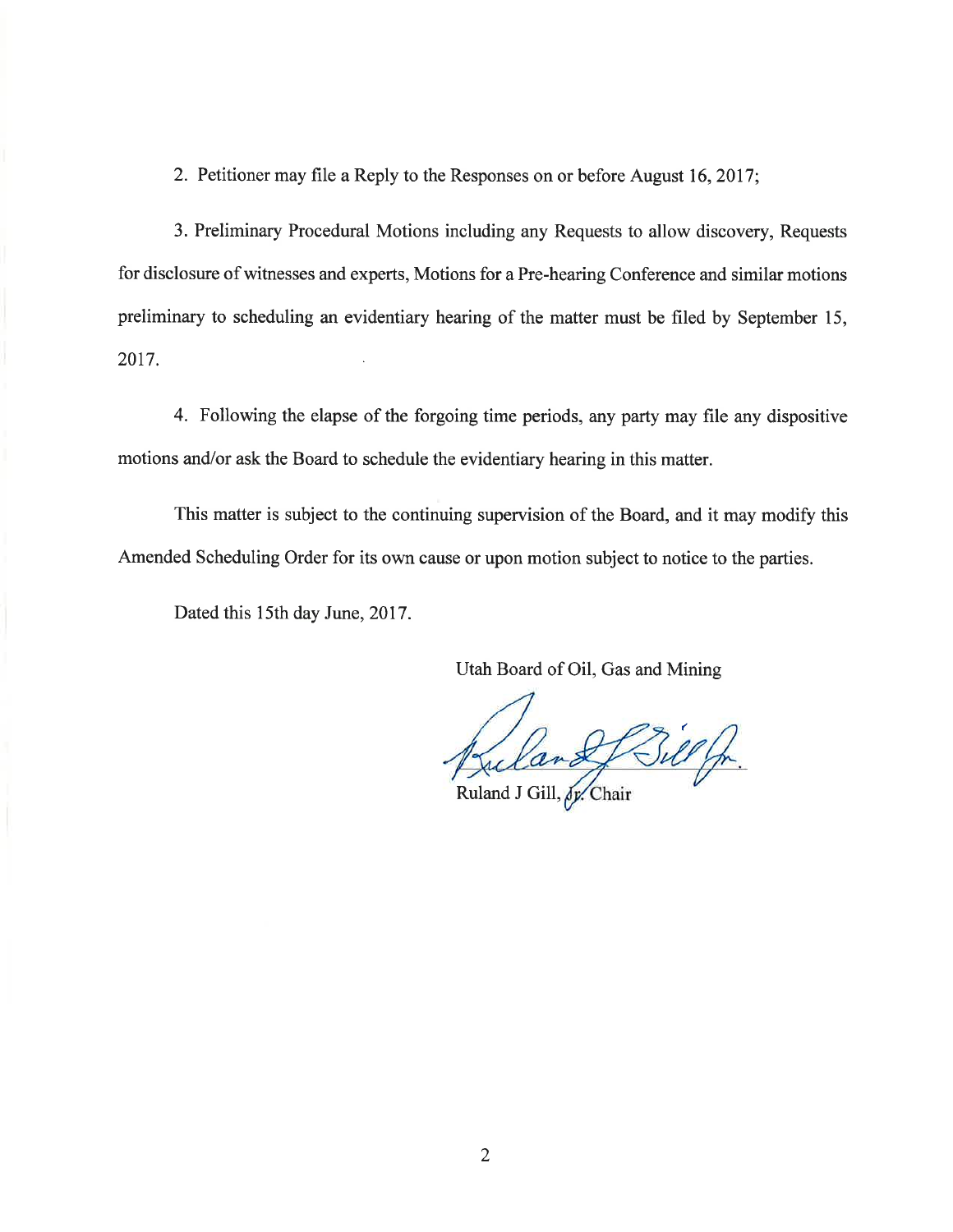## CERTIFICATE OF SERVICE

I hereby certify that on this l5th day of June,2017,I caused a true and correct copy of

the foregoing AMENDED SCHEDULING ORDER for Docket No. 2017-01l, Cause No.

C100710005 E, to be mailed with postage prepaid, via E-mail, Certified Mail, or First Class Mail,

to the following

J. Craig Smith Nathan S. Bracken SMITH HARTVIGSEN, PLLC 175 South Main Street, Suite 300 Salt Lake City, UT 84111

Email: jcsmith@. SHutah.law Email: nbracken@SHutah.law

Attorneys for Petitioner Huntington-Cleveland Irrigation Company

Richard R. Hall Stoel Rives LLP 201 South Main Street, Suite 1100 Salt Lake City, Utah, 84111

Email: richard.hall@stoel.com

Attorneys for Intervenor PacifiCorp dba Rocky Mountain Power

Michael Drysdale Dorsey & Whitney LLP 50 South Sixth Street, Suite 1500 Minneapolis, MN 54402

Email : drysdale.michael@dorsey.com

William Prince Dorsey & Whitney LLP 136 South Main St., Suite 1000 Salt Lake City, Utah, 84101

Email: prince.william@dorsey.com

Attorneys for Intervenor Canyon Fuel Company, LLC

Michael J. Malmquist Wendy Bowden Crowther Parsons Behle & Latimer 201 South Main Street, Suite 1800 Salt Lake City, Utah 84111

Email: MMalmquist@parsonsbehle.com Email: WCrowther@parsonsbehle.com

Attorneys for Intervenor Carbon Water Conservancy District